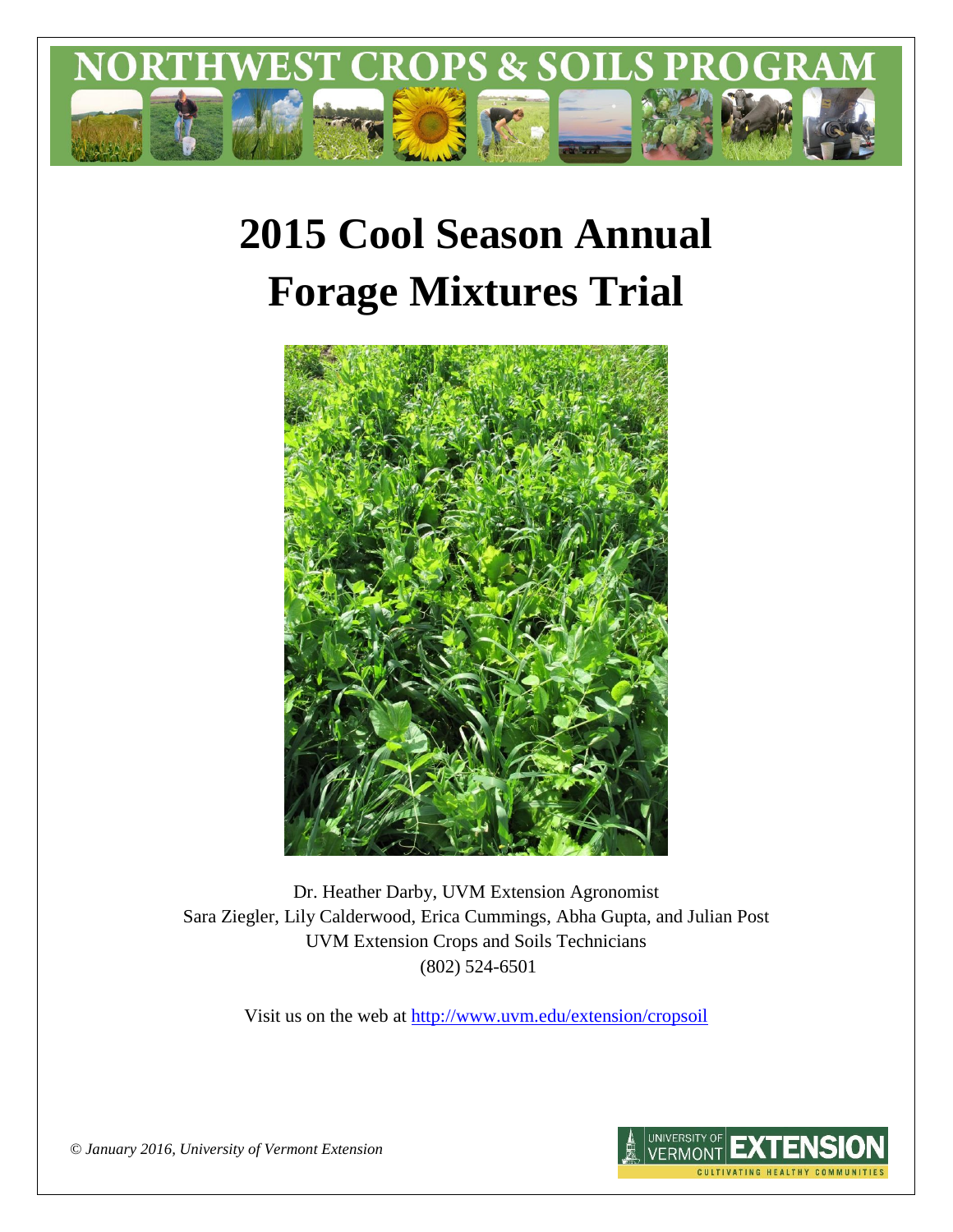#### **2015 COOL SEASON ANNUAL FORAGE MIXTURES TRIAL Dr. Heather Darby, University of Vermont Extension [heather.darby\[at\]uvm.edu](mailto:heather.darby@uvm.edu?subject=2013%20Long%20Season%20Corn%20Report)**

In 2015, the University of Vermont Extension Northwest Crops and Soils Program evaluated yield and quality of five cool season annual forage species and five mixtures at Borderview Research Farm in Alburgh, VT. In the Northeast, cool season perennial grasses dominate the pastures and hay meadows farmers rely on throughout the season. In the fall, perennial pasture declines in yield and quality. The addition of cool season annual forages into the grazing system during this time, can help improve the quality and quantity of forage and potentially extend the grazing season. Recently, there has been a growing interest in utilizing multiple cool season forage species to maximize forage yield and quality. We compared five annual species alone and in three-and four-species mixtures to evaluate potential differences in forage production and quality. While the information presented can begin to describe the yield and quality performance of these forage mixtures in this region, it is important to note that the data represent results from only one season and one location.

# **MATERIALS AND METHODS**

In 2015, 10 cool season annual forages alone and in mixtures were evaluated at Borderview Research Farm in Alburgh, VT. The plot design was a randomized complete block with four replications. Forage species and mixture information as well as seeding rates are summarized in Table 1.

| <b>Abbreviation</b> | <b>Species</b>       | <b>Seeding rate</b> |                | <b>Abbreviation</b> | <b>Species</b>    | <b>Seeding rate</b> |            |
|---------------------|----------------------|---------------------|----------------|---------------------|-------------------|---------------------|------------|
|                     |                      | <b>Alone</b>        | In mixture     |                     |                   | <b>Alone</b>        | In mixture |
| O/P/T               | <b>Everleaf Oats</b> | 125                 | 75             |                     | 336 Triticale     | 125                 | 60         |
|                     | <b>Maxum Peas</b>    | 60                  | 60             | Tr/Rye/P/T          | Fria Ryegrass     | 30                  | 20         |
|                     | Appin Turnip         | 6                   | 5              |                     | <b>Maxum Peas</b> | 60                  | 30         |
|                     | 336 Triticale        | 125                 | 75             |                     | Appin Turnip      | 6                   | 5          |
| Tr/P/T              | <b>Maxum Peas</b>    | 60                  | 60             |                     |                   |                     |            |
|                     | Appin Turnip         | 6                   | 5              |                     |                   |                     |            |
|                     | Fria Ryegrass        | 30                  | 30             |                     |                   |                     |            |
| Rye/P/T             | <b>Maxum Peas</b>    | 60                  | 30             |                     |                   |                     |            |
|                     | Appin Turnip         | 6                   | 5              |                     |                   |                     |            |
|                     | 336 Triticale        | 125                 | 50             |                     |                   |                     |            |
|                     | <b>Everleaf Oats</b> | 125                 | 50             |                     |                   |                     |            |
| Tr/O/P/T            | <b>Maxum Peas</b>    | 60                  | 50             |                     |                   |                     |            |
|                     | Appin Turnip         | 6                   | $\mathfrak{S}$ |                     |                   |                     |            |
|                     |                      |                     |                |                     |                   |                     |            |
|                     |                      |                     |                |                     |                   |                     |            |
|                     |                      |                     |                |                     |                   |                     |            |

**Table 1. Cool season annual forage species and mixtures evaluated in Alburgh, VT, 2015.**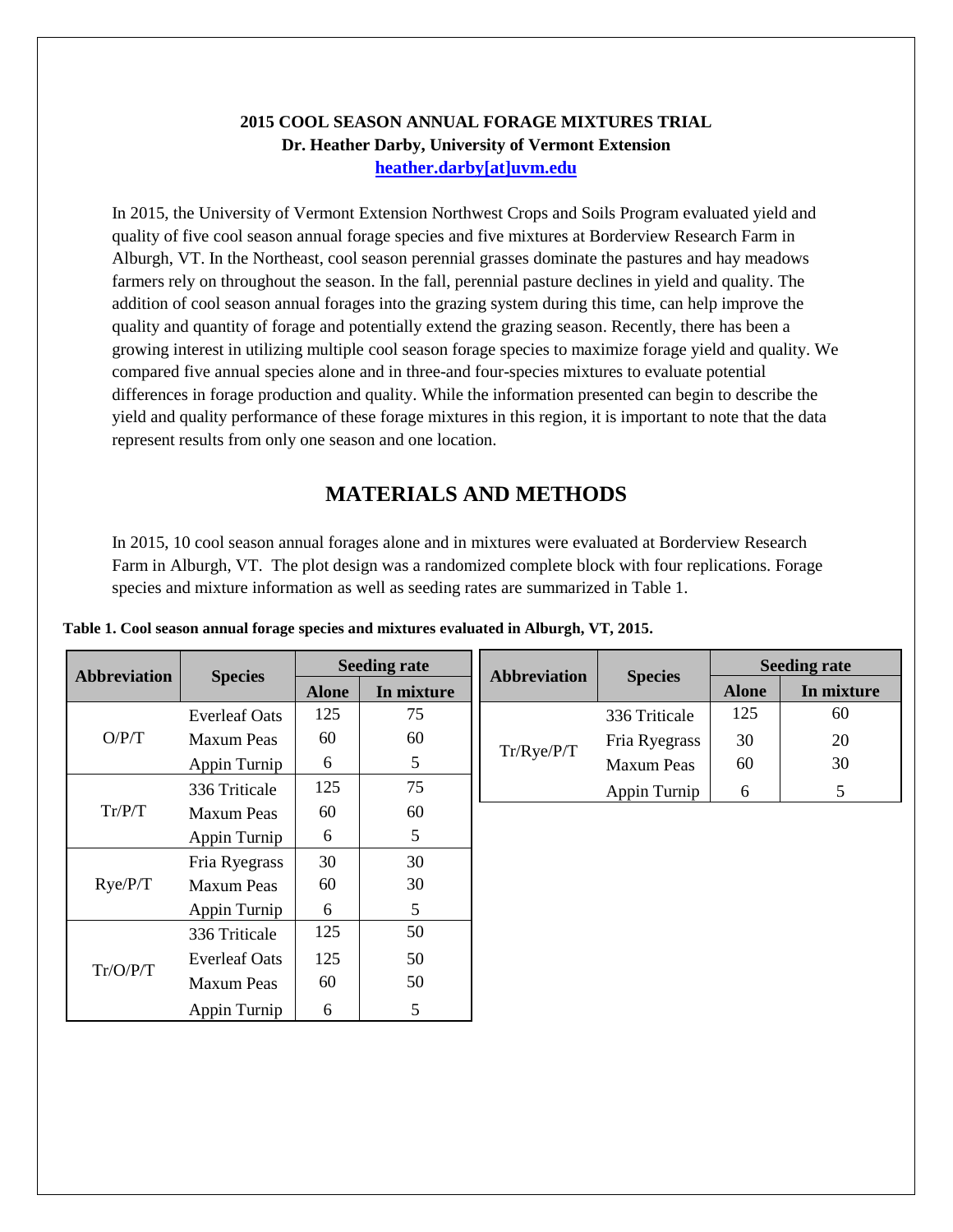The soil type at the Alburgh location was a Benson rocky silt loam (Table 2). The seedbed was chisel plowed, disked, and finished with a spike tooth harrow. The previous crop was spring barley. Plots were 5' x 20' and replicated 4 times. The trial was planted with a cone seeder on 18-Aug. Plots were hand harvested on 8-Oct.

| <b>Location</b>                      | <b>Borderview Research Farm - Alburgh, VT</b> |  |  |
|--------------------------------------|-----------------------------------------------|--|--|
| Soil type                            | Benson rocky silt loam                        |  |  |
| <b>Previous crop</b>                 | Spring barley                                 |  |  |
| <b>Tillage operations</b>            | Chisel plow, disk and spike tooth harrow      |  |  |
| <b>Planting equipment</b>            | Cone Seeder                                   |  |  |
| <b>Treatments (species/mixtures)</b> | 10                                            |  |  |
| <b>Replications</b>                  | 4                                             |  |  |
| Plot size (ft)                       | 5 x 20                                        |  |  |
| <b>Planting date</b>                 | $18-Aug$                                      |  |  |
| <b>Harvest date</b>                  | 8-Oct                                         |  |  |
|                                      |                                               |  |  |

**Table 2. Annual forage trial management, Alburgh, VT, 2015.**

An approximate 1 lb subsample of the harvested material was collected, dried, ground, and then analyzed at the University of Vermont's Testing Laboratory, Burlington, VT, for forage quality. Dry matter yields were calculated.

Forage quality was analyzed using the FOSS NIRS (near infrared reflectance spectroscopy) DS2500 Feed and Forage analyzer. Dried and coarsely-ground plot samples were brought to the lab where they were reground using a cyclone sample mill (1mm screen) from the UDY Corporation. The samples were then analyzed using the FOSS NIRS DS2500 for crude protein (CP), acid detergent fiber (ADF), neutral detergent fiber (NDF), 30-hour digestible NDF (NDFD), and total digestible nutrients (TDN).

Mixtures of true proteins, composed of amino acids, and non-protein nitrogen make up the CP content of forages. The CP content of forages is determined by measuring the amount of nitrogen and multiplying by 6.25. The bulky characteristics of forage come from fiber. Forage feeding values are negatively associated with fiber since the less digestible portions of plants are contained in the fiber fraction. The detergent fiber analysis system separates forages into two parts: cell contents, which include sugars, starches, proteins, non-protein nitrogen, fats and other highly digestible compounds; and the less digestible components found in the fiber fraction. The total fiber content of forage is contained in the neutral detergent fiber (NDF). Chemically, this fraction includes cellulose, hemicellulose, and lignin. Because of these chemical components and their association with the bulkiness of feeds, NDF is closely related to feed intake and rumen fill in cows.

Yield data and stand characteristics were analyzed using mixed model analysis using the mixed procedure of SAS (SAS Institute, 1999). Replications within trials were treated as random effects, and mixtures were treated as fixed. Treatment mean comparisons were made using the Least Significant Difference (LSD) procedure when the F-test was considered significant ( $p<0.10$ ).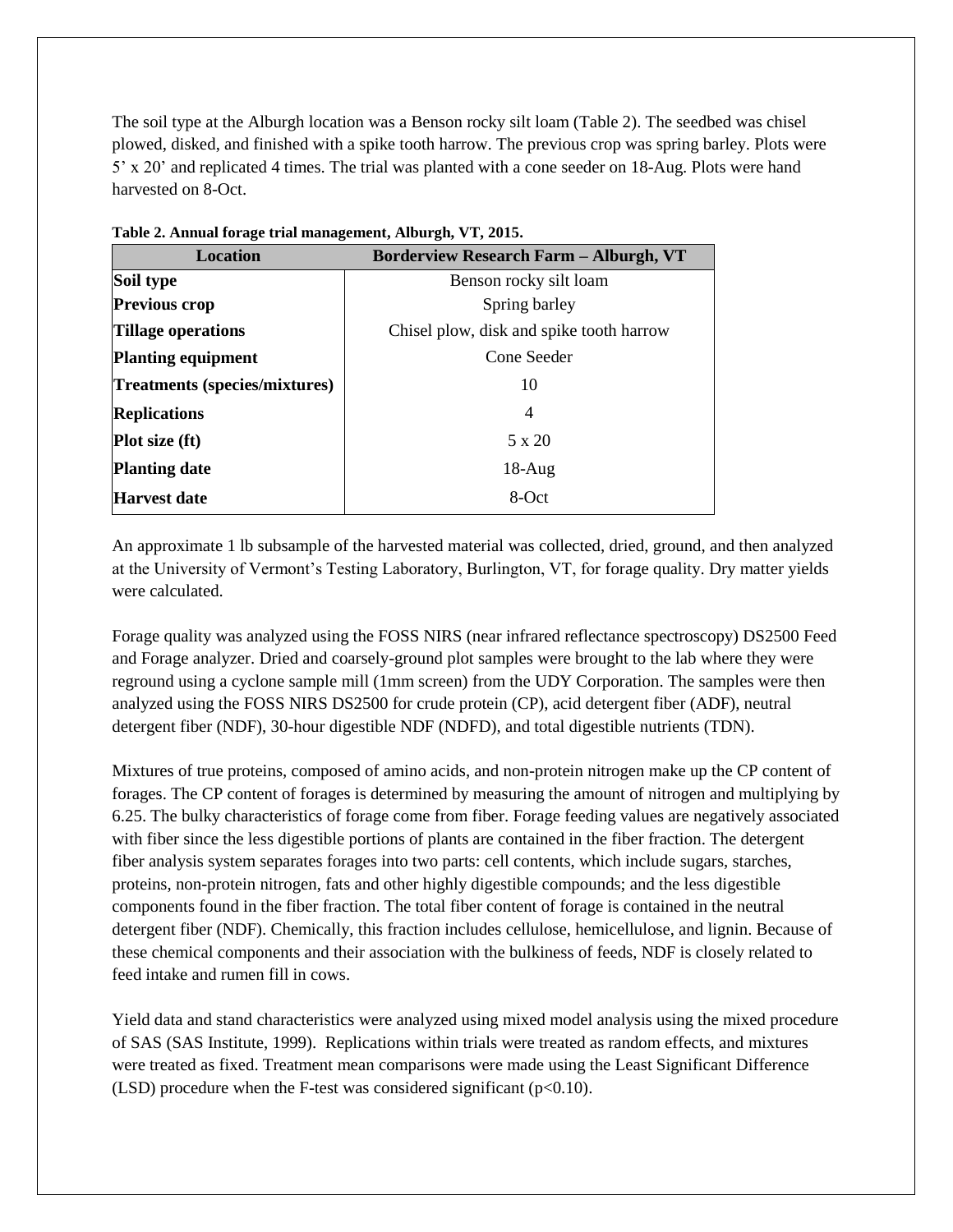Variations in yield and quality can occur because of variations in genetics, soil, and other growing conditions. Statistical analysis makes it possible to determine whether a difference among hybrids is real or whether it might have occurred due to other variations in the field. At the bottom of each table a LSD

value is presented for each variable (i.e. yield). Least Significant Differences (LSDs) at the 0.10 level of significance are shown. Where the difference between two hybrids within a column is equal to or greater than the LSD value at the bottom of the column, you can be sure that for 9 out of 10 times, there is a real difference between the two hybrids. Hybrids that were not significantly lower in performance than the highest hybrid in a particular column are

| <b>Hybrid</b> | Yield  |
|---------------|--------|
| A             | 6.0    |
| B             | $7.5*$ |
| ⊖             | $9.0*$ |
| LSD           | 2.0    |

indicated with an asterisk. In this example, hybrid C is significantly different from hybrid A but not from hybrid B. The difference between C and B is equal to 1.5, which is less than the LSD value of 2.0. This means that these hybrids did not differ in yield. The difference between C and A is equal to 3.0, which is greater than the LSD value of 2.0. This means that the yields of these hybrids were significantly different from one another. The asterisk indicates that hybrid B was not significantly lower than the top yielding hybrid C, indicated in bold.

## **RESULTS**

Weather data was recorded with a Davis Instrument Vantage Pro2 weather station, equipped with a WeatherLink data logger at Borderview Research Farm in Alburgh, VT (Table 3). From August through September, there were an accumulated 2194 GDDs, at a base temperature of 32° F. This is 194 more GDDs than the long term average.

|                                     | August  | September |
|-------------------------------------|---------|-----------|
| Average temperature $({}^{\circ}F)$ | 69.7    | 65.2      |
| Departure from normal               | 0.9     | 4.6       |
|                                     |         |           |
| Precipitation (inches)              | 0.00    | 0.34      |
| Departure from normal               | $-3.91$ | $-3.30$   |
|                                     |         |           |
| Growing Degree Days (base 32°F)     | 1184    | 1010      |
| Departure from normal               | 45      | 152       |

**Table 3. 2015 weather data for Alburgh, VT.**

Based on weather data from a Davis Instruments Vantage Pro2 with WeatherLink data logger.

Historical averages are for 30 years of NOAA data (1981-2010) from Burlington, VT.

Temperatures were approximately average and slightly above average in August and September, respectively. Rainfall was significantly below average for both months as less than half an inch of rain was observed in both months combined. Despite this dry weather, the forages did not experience any difficulty germinating as exceptionally full stands were established.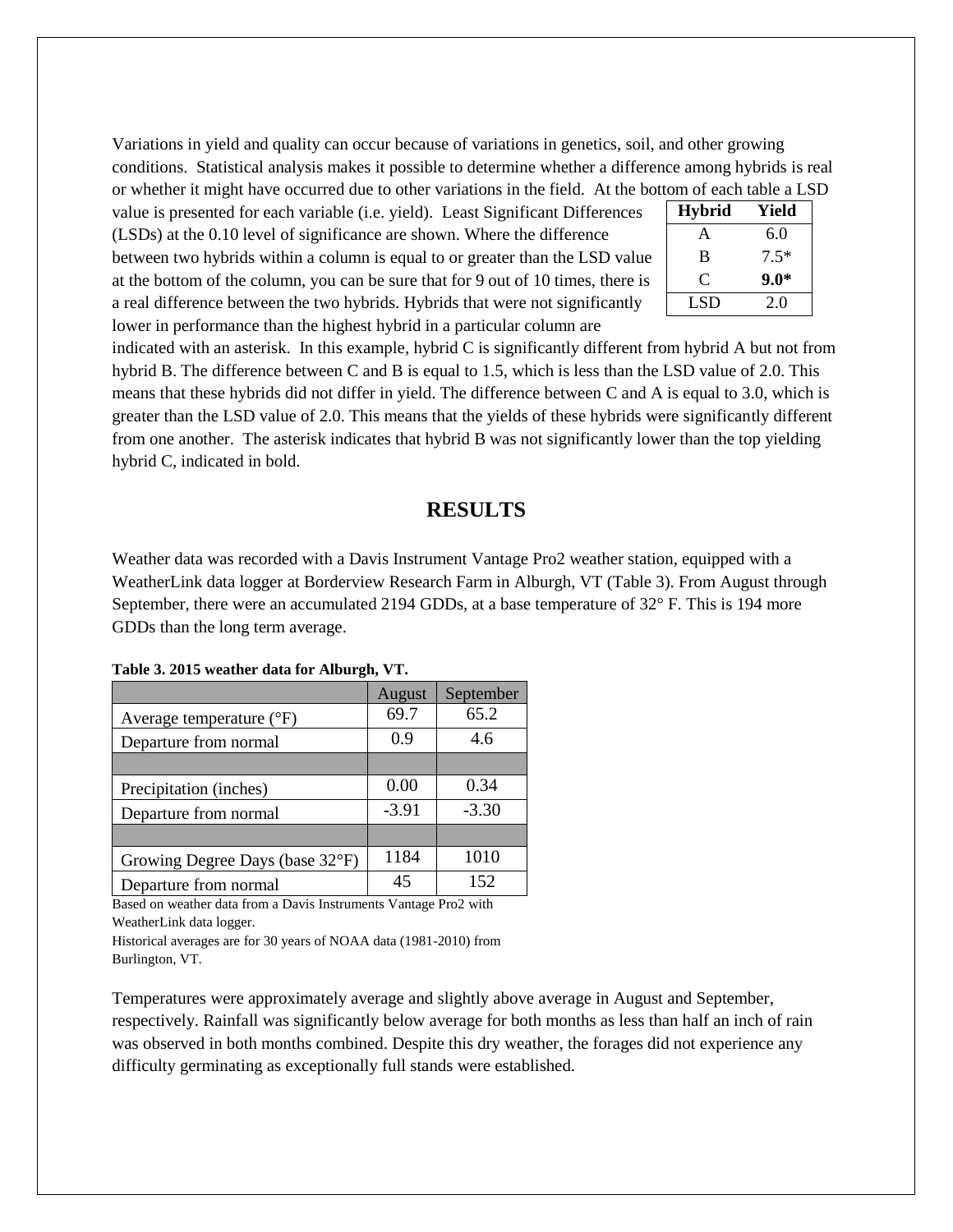Almost all forage treatments produced over 1000 pounds of dry matter per acre with the exception of the triticale and annual ryegrass treatments (Table 4). The highest yielding treatment was the triticale/ryegrass/pea/turnip mixture which produced 1973 lbs of dry matter per acre. Six other treatments performed statistically similar to this top performing mixture including oat/pea/turnip, ryegrass/pea/turnip, triticale/oat/pea/turnip, oats alone, peas alone, and turnips alone. Despite these high yields, the costs of these species and seeding rates in these mixtures varies quite a bit, making the costs per acre quite different. Based on the seeding rates, the lowest cost treatment was the annual ryegrass planted alone which cost \$20.40 per acre. The most expensive was the triticale/oat/pea/turnip mixture. However, to truly capture the costs of these mixtures we should consider the dry matter yields they produced. When the cost is based on yield, the triticale alone has the highest cost per ton of dry matter at \$173.32. The least expensive was the turnip alone treatment at only \$25.69 per ton of dry matter. Six of the treatments cost under \$100.00 per ton of dry matter and three are under \$50.00 per ton of dry matter.

| .                   |                        |                   |                              |  |  |
|---------------------|------------------------|-------------------|------------------------------|--|--|
|                     | <b>DM</b> yield        | Cost              |                              |  |  |
| <b>Abbreviation</b> | $lbs$ ac <sup>-1</sup> | dollars $ac^{-1}$ | dollars DM ton <sup>-1</sup> |  |  |
| O/P/T               | 1545*                  | 100.75            | 130.39                       |  |  |
| Tr/P/T              | 1436                   | 94.00             | 130.91                       |  |  |
| Rye/P/T             | 1720*                  | 55.90             | 64.99                        |  |  |
| Tr/O/P/T            | 1851*                  | 106.00            | 114.52                       |  |  |
| Tr/Rye/P/T          | 1973                   | 81.50             | 82.59                        |  |  |
| Oats                | 1680*                  | 78.75             | 93.77                        |  |  |
| Triticale           | 779                    | 67.50             | 173.32                       |  |  |
| Ryegrass            | 882                    | 20.40             | 46.24                        |  |  |
| Peas                | 1677*                  | 36.00             | 42.94                        |  |  |
| Turnip              | 1635*                  | 21.00             | 25.69                        |  |  |
| LSD $(p=.10)$       | 494                    | N/A               | N/A                          |  |  |
| <b>Trial Mean</b>   | 1518                   | 66.18             | 90.54                        |  |  |

**Table 4. Yield and cost of ten forage species/mixtures, 2015.**

Treatments in **bold** are top performers for that parameter.

Treatments with asterisks\* performed statistically similarly to the top performer. Costs were not statistically analyzed.

These annual forages also differed in growth characteristics and forage quality (Table 5). The peas grew the tallest reaching 20.4 cm while the shortest treatments were the triticale and ryegrass around 10 cm. It is important to consider the height of the forage as this may influence management decisions.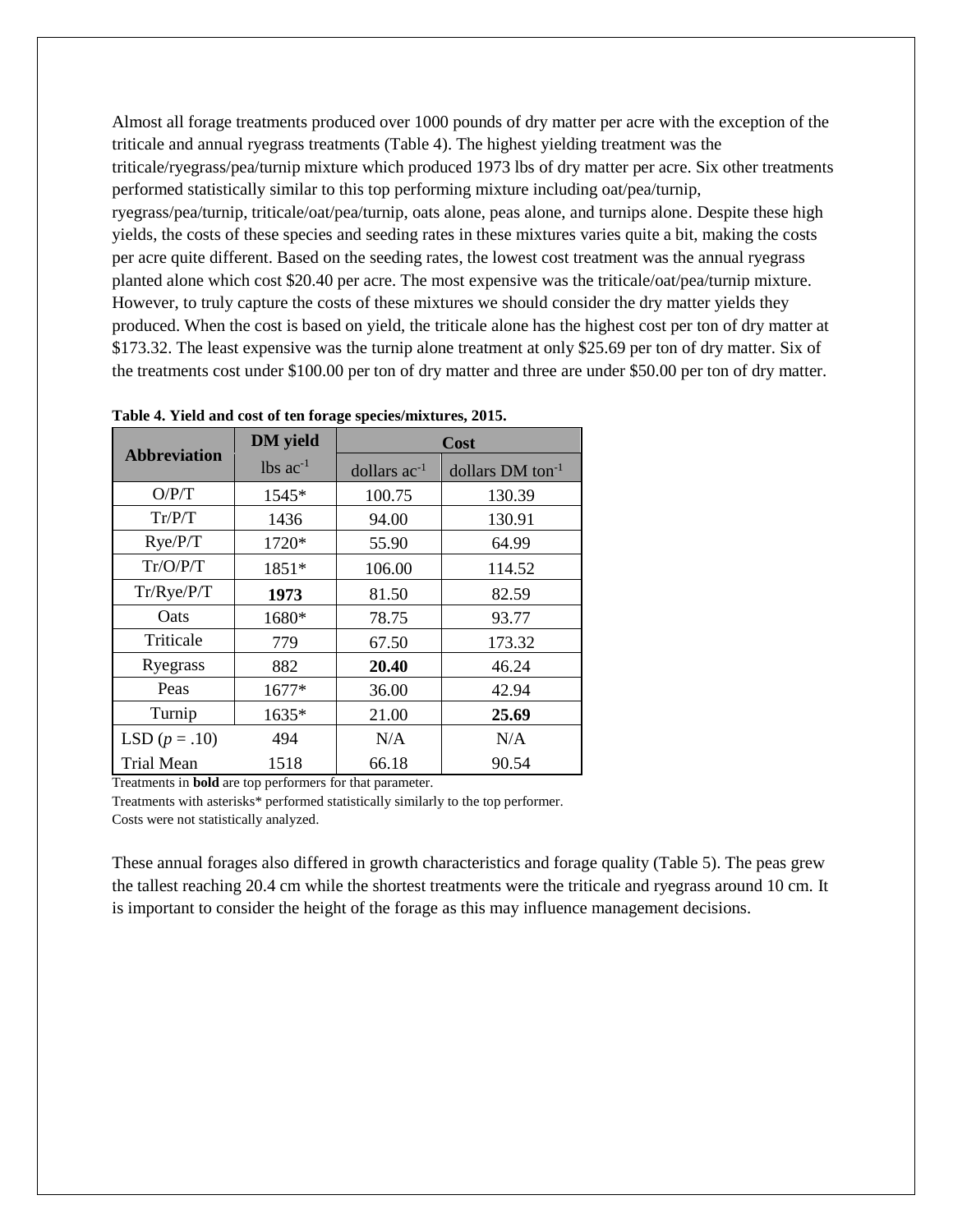| <b>Abbreviation</b> | Height  | <b>Crude protein</b> | <b>ADF</b> | <b>NDF</b> |
|---------------------|---------|----------------------|------------|------------|
|                     | Cm      | % of DM              | % of DM    | % of DM    |
| O/P/T               | 17.0    | 18.7                 | 22.8       | 33.1       |
| Tr/P/T              | 17.1    | 19.8                 | 21.2       | 30.0       |
| Rye/P/T             | 16.4    | 17.1                 | 22.8       | 28.5       |
| Tr/O/PT             | 17.3    | 18.4                 | 23.2       | 34.9       |
| Tr/Rye/P/T          | 14.8    | 17.5                 | 21.0       | 28.6       |
| Oats                | 18.0    | 16.9                 | 26.2       | 44.7       |
| Triticale           | 10.1    | 21.8                 | 20.1       | 39.4       |
| Ryegrass            | 10.2    | 20.6                 | 20.6       | 35.5       |
| Peas                | $20.4*$ | $34.6*$              | 20.8       | 28.3       |
| Turnip              | 13.1    | 12.4                 | $11.4*$    | $15.5*$    |
| LSD $(p=.10)$       | 2.4     | 2.2                  | 1.8        | 2.9        |
| Trial Mean          | 15.4    | 19.8                 | 21.0       | 31.9       |

**Table 5. Height and quality of ten forage species/mixtures, 2015.**

Treatments in **bold** are top performers for that parameter.

Treatments with asterisks\* performed statistically similarly to the top performer.

The treatments also statistically differed in quality parameters including crude protein, ADF, and NDF. The peas had the highest protein at 34.6%, over 10% higher than the next highest treatments and 14.8% higher than the trial average. The lowest protein was found in the turnips with 12.4% (Figure 1). The lowest ADF was 11.4% in the turnip treatment. ADF ranged from 11.4 to 26.2% with an average for the trial of 21.0%. NDF also varied widely across treatments. The lowest NDF of 15.5% was found in the turnip treatment while the highest NDF of 44.7% was in the oat treatment.

#### **DISCUSSION**

These annual forage mixtures vary considerably in their cost, yield, and quality. Two important aspects that were not explored in this trial are regrowth potential (and perhaps the potential for multiple grazes/harvests) and overwintering of the triticale in some of the mixtures allowing for spring harvests as well potentially. The cost per ton of dry matter for the triticale alone treatment and mixtures that include triticale are high due to the relatively high cost of triticale seed and the low yield we observed. However, if the triticale alone treatment produced at least the same yield as in the fall, the total cost per ton of dry matter would then decrease to about \$87.00. If yields in the spring are even higher, the cost continues to decrease. These additional harvests could affect the cost effectiveness of some of these treatments.